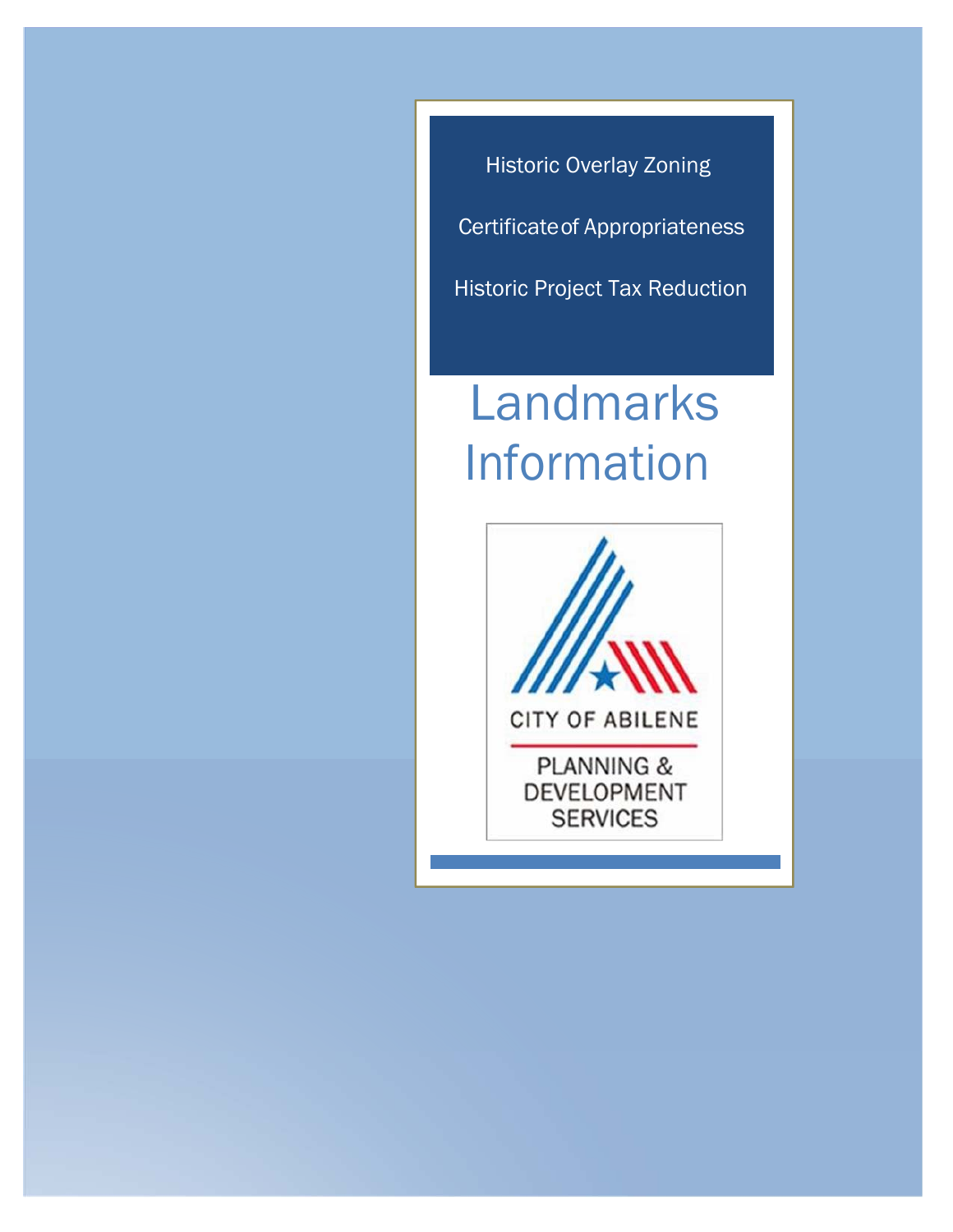

# Information Handout on Historic Overlay Zoning

*Abilene Planning & Development Services Department, 555 Walnut St, P.O. Box 60, Abilene, TX 79604*

*This information handout explains the rezoning process for property owners of historic properties who wish to place their property in the Historic Overlay (HO) zoning district. The handout identifies the benefits of being in the HO zoning district, but also the responsibilities and requirements placed on the property owner for being in the HO zoning district and receiving the benefits. If you have any questions following your review of this information sheet.*

# IS MY PROPERTY ELIGIBLE FOR HO ZONING?

The Historic Overlay (HO) zoning district may be approved for properties and buildings that show one or more of the following characteristics:

- Significance or value to the development, heritage, or cultural characteristics of Abilene. This significance can be in history, archeology, or culture.
- Association with events or persons that have made a significant contribution to our past.
- Embodiment of characteristics distinctive of a type, period, or method of construction or architecture, or representing a significant and distinguishable entity whose components may lack individual discretion.
- Yielding, or may be likely to yield, historical information.
- Unique location of singular physical characteristics representing an established and familiar visual feature of a neighborhood or the community.
- Represents the works of a master designer, architect, builder, or craftsman.

Generally, if a property is listed on the Abilene Register of Historic Properties, it is eligible for HO zoning. The property should be in good condition with no alterations or modifications made since its listing in the register that degrade historic character or significance of the property. If a property is not listed on the Abilene Register, it may still be eligible for HO zoning if it is of historic significance or embodies architectural characteristics from an historic period. In these cases, the applicant will need to provide information and documentation demonstrating the property's historic or architectural significance.

You can see if a property is on the Abilene Register of Historic Properties by visiting the register list on our website at:

<https://www.abilenetx.gov/DocumentCenter/View/3692/Register-of-Historic-Properties-PDF>

If the property is on the Abilene Register, you can get more information on the building(s) on the property by visiting the City's historical survey website at:

<https://www.ruskinarc.com/city-of-abilene-texas/city-of-abilene-texas>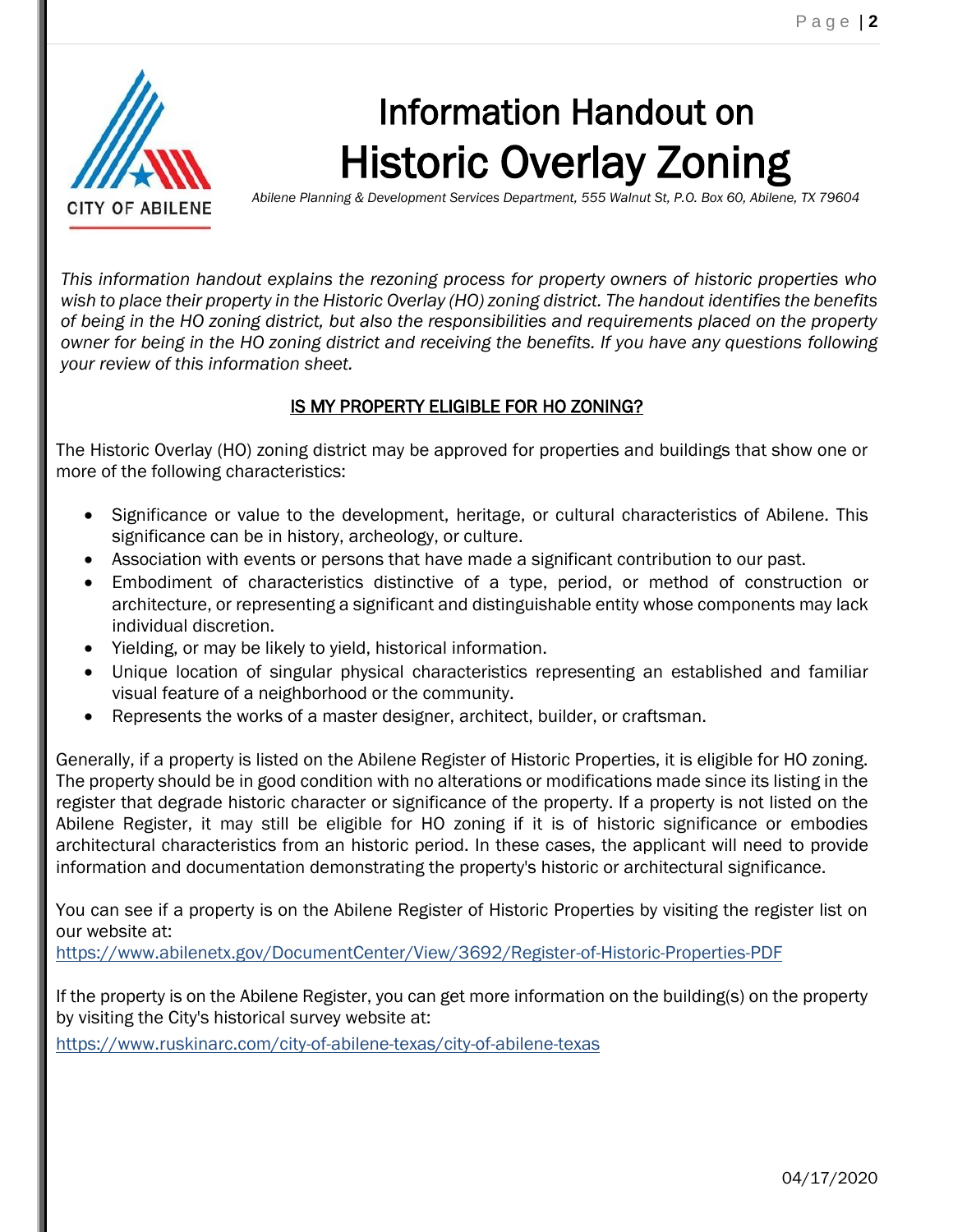# THE BENEFITS AND REQUIREMENTS OF HO ZOING

The intent and purpose of the Historic Overlay (HO) zoning district is to recognize historically and architecturally significant sites and structures in the city and protect, enhance, and perpetuate this landmarks. In almost all cases, a property owner voluntarily places their property in the HO district, and the property owner receives an annual 20% reduction in their City of Abilene property taxes (minimum of \$200 per year). For example, if your City of Abilene property taxes are \$900, you will receive a reduction of \$200 and only pay \$700 in city property taxes. (Your property taxes for the county and school district will not change.)

The Certificate of Appropriateness is the application process used by the City of Abilene to protect the historic character of HO properties and the historic foundation of the City of Abilene. This is done by preserving and enhancing important features and characteristics of historic structures and sites and encouraging complementary and compatible new development. The Landmarks Commission in their review and consideration of the application will utilize as their guidelines the Secretary of the Interior's Standards for Rehabilitation, as well as the previous historic surveys conducted on the property.

#### ANOTHER BENEFIT OF HO ZONING – HISTORIC PROJECT TAX REDUCTIONS

The City Council offers a reduction in the city property taxes when a project is done that improves a property in the Historic Overlay (HO) zoning district. The historic project tax reduction is a financial incentive for property owners who undertake projects in accordance with a certificate of appropriateness required by the HO zoning. For these projects that improve a historic property, the City compensates the property owner for part of the eligible costs by reducing the owner's city property taxes for a period of up to a maximum of 10 years.

How much can a property owner receive in reduced city property taxes for a project that improves a historic property? This will vary by the amount of city property taxes paid by the property owner and the eligible costs of the project. For larger projects with high costs, a property owner will not be able to recoup their entire costs through reduced city property taxes. But for smaller projects, a property owner may be able to recoup all of their eligible costs through reduced city property taxes over several years. Two examples of the historic project tax reduction and how much city property taxes may be reduced are provided at the end of this handout.

#### HOW IS A HISTORIC OVERLAY REZONING APPLICATION PROCESSED?

Even before you complete and submit a rezoning application, you should consider scheduling a pre‐ application meeting with the city's historic preservation planner. The staff planner can discuss your project's timelines for the processing of your application, the property tax benefits of being in the Historic Overlay zoning district, and the responsibilities and requirements that you as the property owner will have to comply. There are no costs for a pre‐application meeting, and the historic preservation planner will be able to meet with you within a few days of you requesting a meeting. If you would like to schedule a pre‐ application meeting, please contact the Planning Services Division.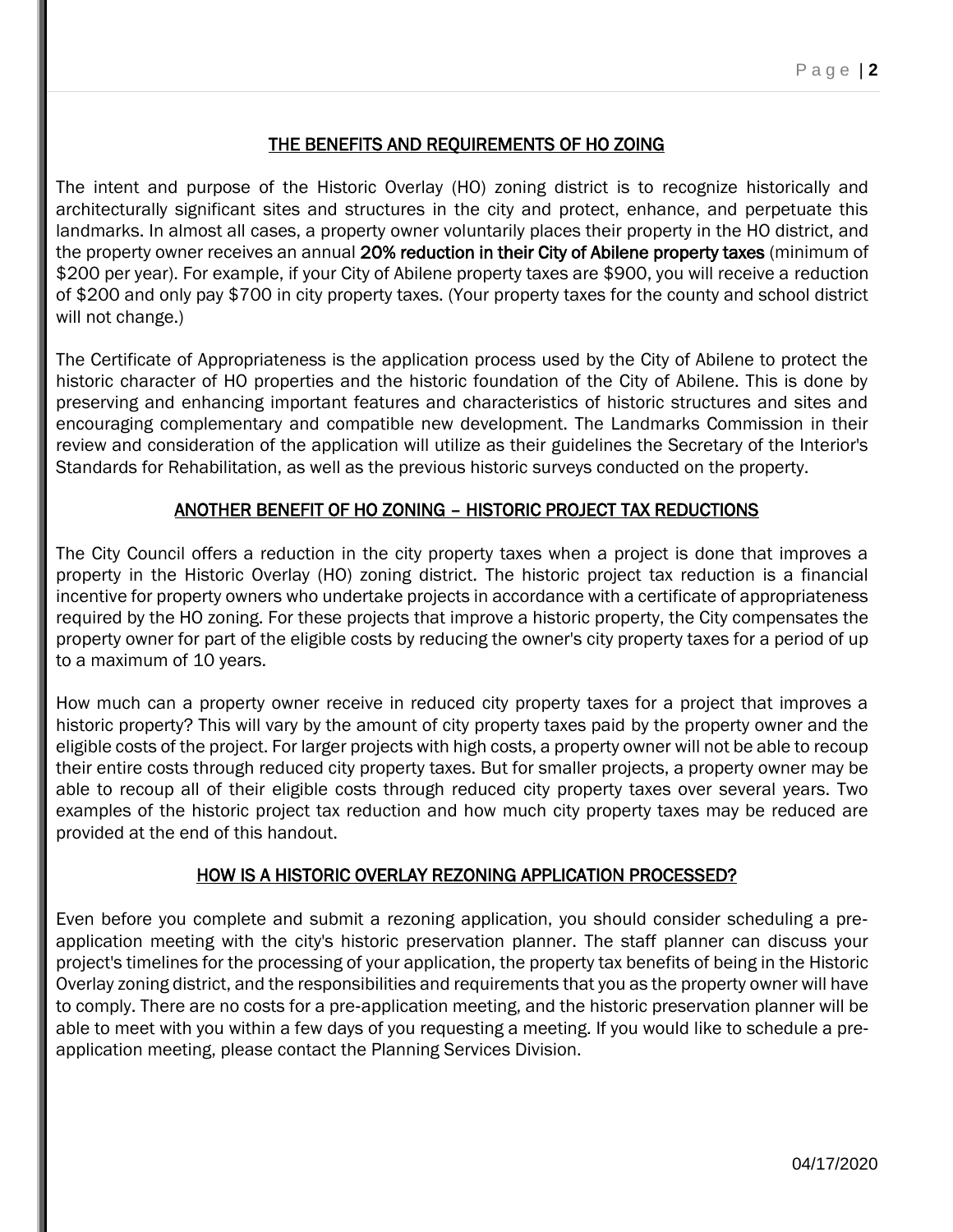# Once an application is submitted, the application will be processed as follows:

- Staff reviews the application for completeness and determines if additional information is needed.
- If complete, the application is scheduled for the next available Landmarks Commission meeting.
- The Landmarks Commission holds a public hearing and makes a recommendation to the Planning and Zoning Commission on the approval or denial of the rezoning application.
- The Planning and Zoning Commission holds a public hearing and makes a recommendation to the City Council on the approval or denial of the rezoning application.
- If the Commission recommends denial of the application, the application will not be forwarded to the City Council unless the applicant appeals the Commission's recommendation of denial.
- The City Council holds a public hearing and takes action to approve or deny the application for Historic Overlay zoning. The City Council's decision on approval or denial is final.

Depending when the application is submitted, it will take three to four months to process the application from the date it is submitted to the date of the City Council public hearing. If a complete application is submitted at least 20 days before a Landmarks Commission meeting, it will be scheduled for that meeting and the application review process will be underway.

### FEES, FORMS, & OTHER MATERIALS REQUIRED

A complete Historic Overlay Zoning application includes a completed Development Application form, a completed Supplemental Application form for Historic Overlay Zoning, the required application fee, and supporting information that provides city staff and the Commission with the information necessary to adequately review your proposal. A Historic Overlay Zoning application must include the following items. Additional information may be required as determined by the historic preservation planner.

- An application fee of \$50.00. (The City of Abilene does not accept debit or credit cards. Please make your check or money order payable to the City of Abilene.)
- A signed, completed Development Application form. The owner of the parcel involved in the application must sign the application.
- ⃝ A signed, completed Supplemental Application form for Historic Overlay Zoning. The owner of the parcel involved in the application or the authorized agent must sign the application.

### CONTACT INFORMATION

If you have any questions, need guidance or additional information, please contact the Planning Services Division at (325) 676‐6237 or [planning@abilenetx.com.](mailto:planning@abilenetx.com)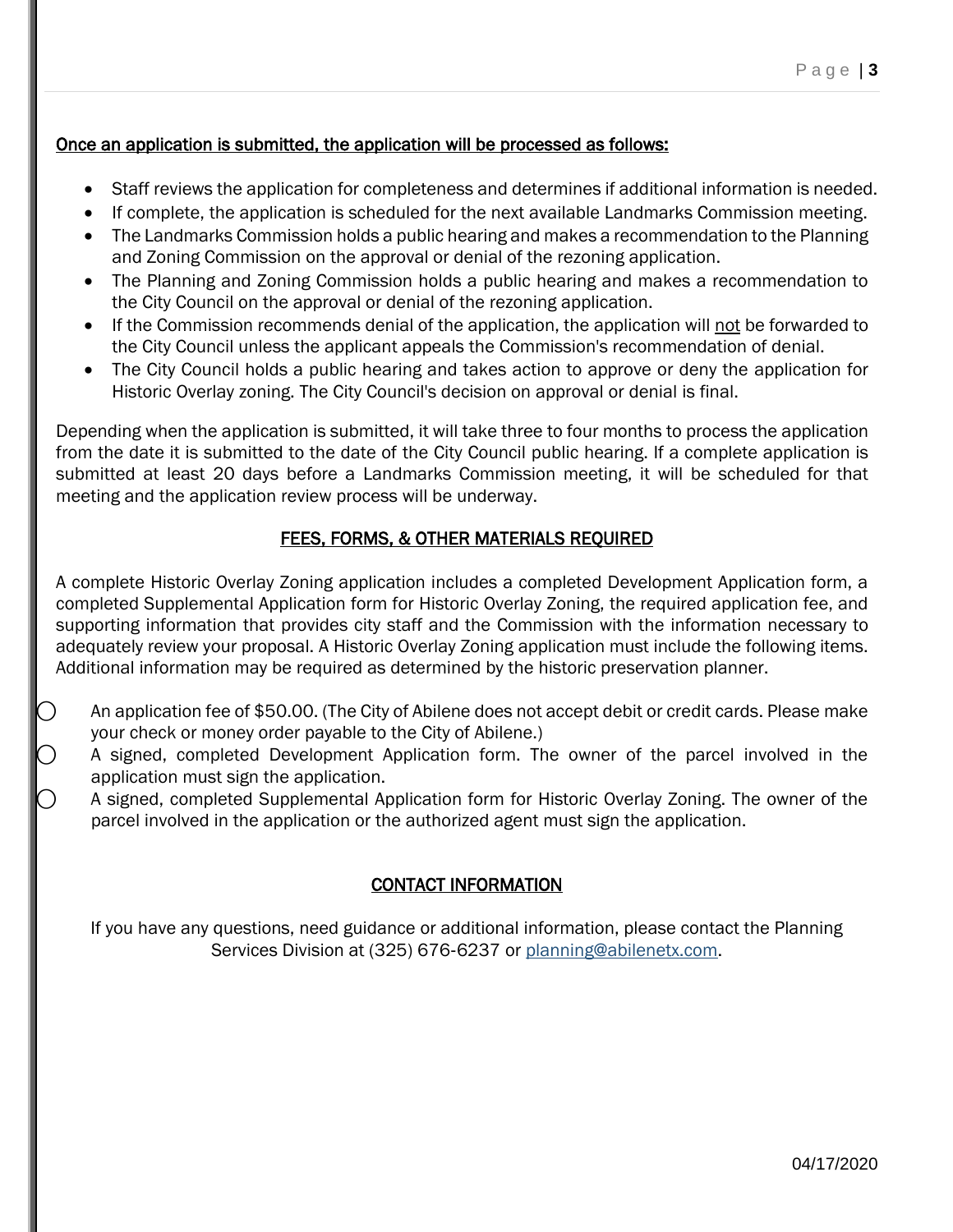# Examples of Historic Overlay Zoning Tax Reductions

City of Abilene Annual Property Taxes \$986

Historic Overlay Property Tax Reduction (20% of City Property Taxes or \$200, whichever is greater) 20% x \$986 = \$197, however, minimum is \$200 annual reduction of City property taxes

Historic Project Tax Reduction (50% of City Property Taxes) 50% x  $$986 = $493$  annual reduction of City property taxes

(These examples assume that the appraised value of the property, the city tax rate, and the city property taxes will remain the same over the years. If city property taxes increase on the property, the reduction in property taxes may also increase.)

# Example 1 – HO Zoning and Project with Eligible Costs of 2,000

|                                     | <b>City Property Taxes</b> | <b>HO Reduction</b> | <b>Project Reduction</b> | <b>City Property Taxes Paid</b> |
|-------------------------------------|----------------------------|---------------------|--------------------------|---------------------------------|
| Year 1                              | \$986                      | \$200               | \$493                    | \$293                           |
| Year 2                              | \$986                      | \$200               | \$493                    | \$293                           |
| Year <sub>3</sub>                   | \$986                      | \$200               | \$493                    | \$293                           |
| Year 4                              | \$986                      | \$200               | \$493                    | \$293                           |
| Year 5                              | \$986                      | \$200               | \$28                     | \$758                           |
| <b>Total Reduced Property Taxes</b> |                            | \$1,000             | \$2,000                  |                                 |

In this example, the property owner recovers all of the project eligible costs of \$2,000 through reduced property taxes over a five-year period in addition to \$1,000 in reduced property taxes for the HO zoning.

# Example 2 – HO Zoning and Project with Eligible Costs of \$30,000

|                   | <b>City Property Taxes</b> | <b>HO Reduction</b> | <b>Project Reduction</b> | <b>City Property Taxes Paid</b> |
|-------------------|----------------------------|---------------------|--------------------------|---------------------------------|
| Year 1            | \$986                      | \$200               | \$493                    | \$293                           |
| Year 2            | \$986                      | \$200               | \$493                    | \$293                           |
| Year <sub>3</sub> | \$986                      | \$200               | \$493                    | \$293                           |
| Year 4            | \$986                      | \$200               | \$493                    | \$293                           |
| Year 5            | \$986                      | \$200               | \$493                    | \$293                           |
| Year <sub>6</sub> | \$986                      | \$200               | \$493                    | \$293                           |
| Year 7            | \$986                      | \$200               | \$493                    | \$293                           |
| Year <sub>8</sub> | \$986                      | \$200               | \$493                    | \$293                           |
| Year 9            | \$986                      | \$200               | \$493                    | \$293                           |
| Year 10           | \$986                      | \$200               | \$493                    | \$293                           |
|                   |                            |                     |                          |                                 |

#### Total Reduced Property Taxes  $$2,000$  + \$4,930

In this example, the property owner recovers \$4,930 of the total project eligible costs of \$30,000 through reduced property taxes over a 10‐year period in addition to \$2,000 in reduced property taxes for HO zoning.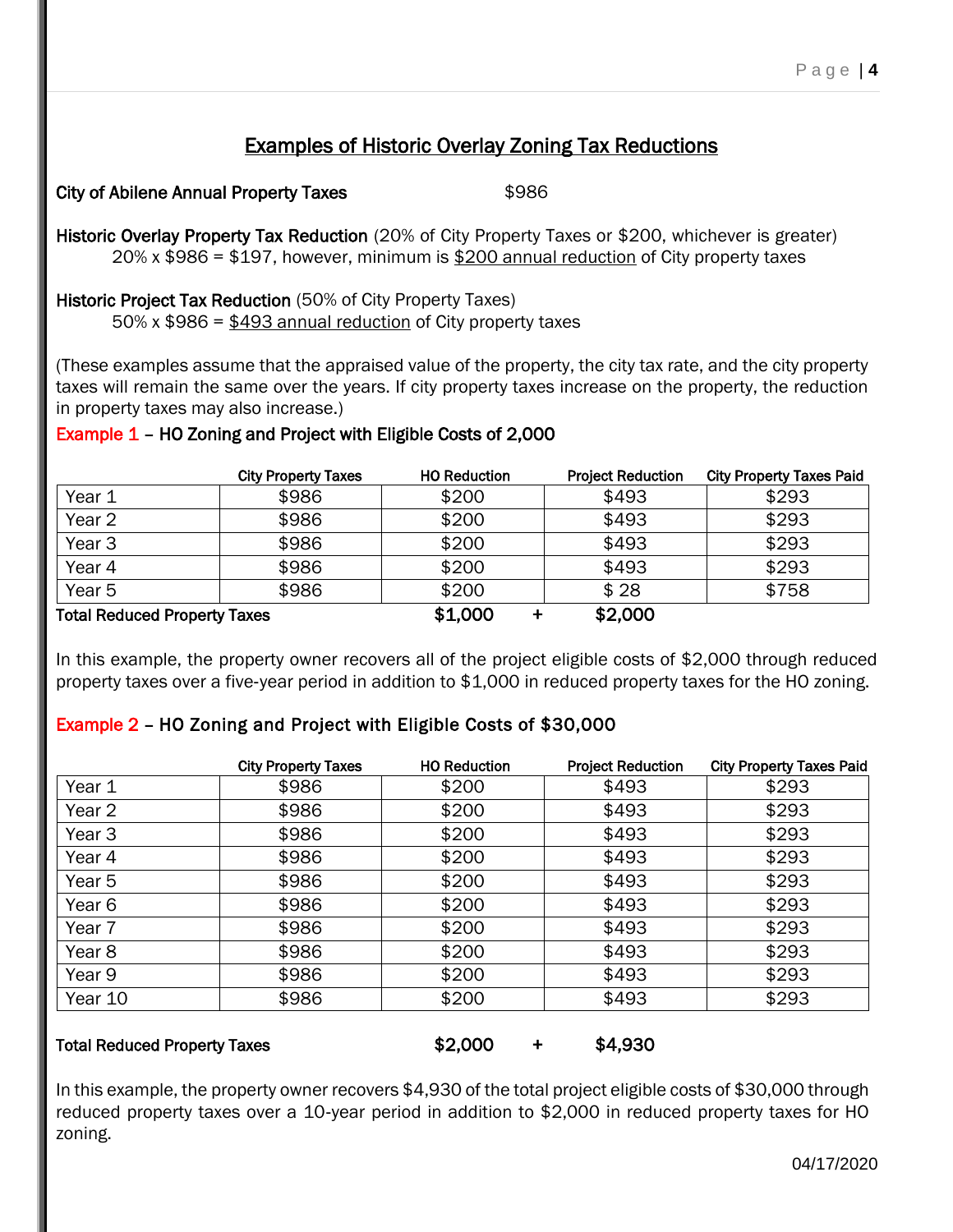

# Information Handout for Certificate of Appropriateness

*Abilene Planning Services Division, 555 Walnut St, P.O. Box 60, Abilene, TX 79604 (325) 676*‐*6237*

#### This information handout explains:

- *What is a Certificate of Appropriateness?*
- *The type of work and improvements that require a Certificate of Appropriateness*
- *How an application for a Certificate of Appropriateness will be processed by the City of Abilene Planning Services Division and considered by the Landmarks Commission (LMC).*

Processing and submittal information for demolition requests in the Historic Overlay zoning district are not addressed in this information sheet. Please contact the Planning Services Division for application submittal requirements and procedures for demolition proposals.

The following instructions provide the necessary information and procedures of Certificate of Appropriateness applications. Your cooperation with these instructions will ensure that your application will be processed in the most expeditious manner possible. If you have any questions following your review of this information sheet, please contact the Planning Services Division at (325) 676‐6237 or [planning@abilenetx.com](mailto:planning@abilenetx.com) for additional information and clarification.

### THE HISTORIC OVERLAY ZONING DISTRICT

The intent and purpose of the Historic Overlay (HO) zoning district is to recognize historically and architecturally significant sites and structures in the city and protect, enhance, and perpetuate this landmarks. In almost all cases, a property owner voluntarily places their property in the HO district, and the property owner receives an annual 20% reduction in their City of Abilene property taxes (minimum of \$200 per year). For example, if your City of Abilene property taxes are \$900, you will receive a reduction of \$200 and pay only \$700 in city property taxes. (Your property taxes for the county and school district will not change.)

The Certificate of Appropriateness is the application process used by the City of Abilene to protect the historic character of HO properties and the historic foundation of the City of Abilene. This is done by preserving and enhancing important features and characteristics of historic structures and sites and encouraging complementary and compatible new development. The Landmarks Commission in their review and consideration of the application will utilize as their guidelines the Secretary of the Interior's Standards for Rehabilitation, as well as the previous historic surveys conducted on the property.

### WHAT TYPE OF WORK REQUIRES A CERTIFICATE OF APPROPRIATENESS?

A certificate of appropriateness is required for all exterior changes to a property in the HO district. This includes construction, reconstruction, alteration, change, restoration, removal, or demolition of any exterior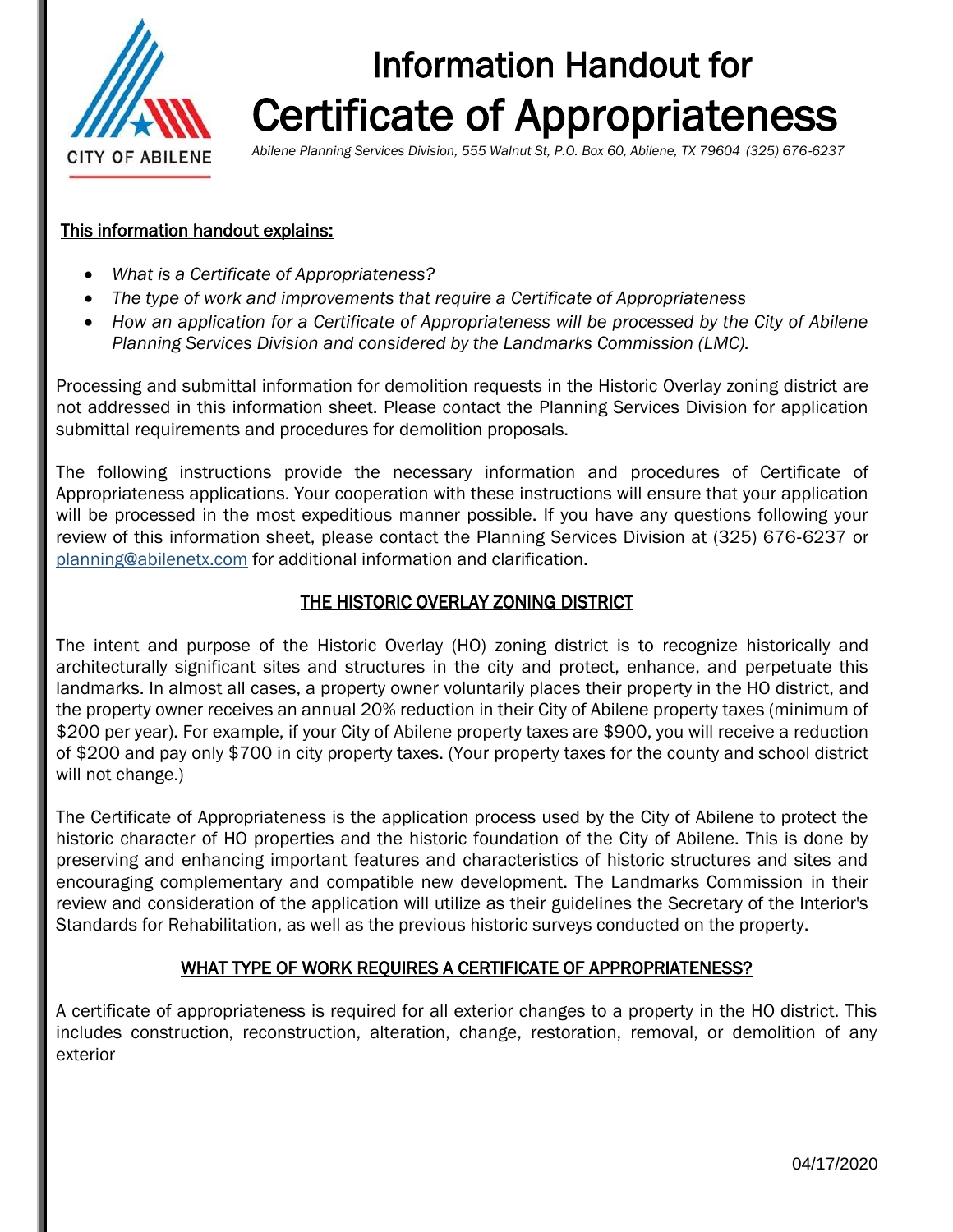-architectural feature of a site, structure, building, sign, or object included within a HO district.

# Examples of projects requiring a certificate of appropriateness:

- Construction of an addition to a building and construction or installation of an accessory building;
- Repainting of house exterior in a different color(s);
- Installation of wall, pole, ground, and other types of signs;
- Installation of new roofing material and installation of new siding;
- Installation of exterior doors, lights, fences, steps, paving and sidewalks, elements visible from the public right‐of‐way that affect the appearance of the property.

# Exempt Projects

A certificate of appropriateness is not required for interior work unless such work results in changes to the exterior view. Also, a certificate of appropriateness is not required if the proposed work is ordinary repair or maintenance of a building, structure, or site including in‐kind replacement or repair AND the proposed work does not require a building permit. Examples of projects exempt from a certificate of appropriateness:

- Repainting of house exterior in the same color(s);
- Replacement of wood, double hung windows with windows of same style and color (replacement windows must be wood, double hung, and of same color);
- Change of copy of an existing sign in the same style and color.

At the end of this handout is a chart to determine if a project requires a certificate of appropriateness. Answer three questions and you should be able to determine if a project requires a certificate of appropriateness. If you need additional information as to whether a repair or maintenance project is exempt, please contact the Planning Services Division.

# HOW IS A CERTIFICATE OF APPROPRIATENESS PROCESSED?

Even before you complete and submit a certificate of appropriateness application, you should consider scheduling a pre‐application meeting with the city's historic preservation planner. We can discuss your project's consistency with city zoning and historic design requirements, alternatives, timelines for the processing of your application and the Landmarks Commission meeting, and possible property tax reductions. There are no costs for a pre‐application meeting, and the historic preservation planner will be able to meet with you within a few days of you requesting a meeting. If you would like to schedule a pre‐ application meeting, please contact the Planning Services Division.

Once an application is submitted, staff will review your application for completeness and determine if additional information is needed. Also, staff will identify any major issues, if any, that should be discussed with the applicant before the application is scheduled for a Landmarks Commission meeting. When the application is determined complete, it will be scheduled for the next available Commission meeting. Staff will complete a staff report on your application with a recommendation for approval, approval with conditions, or denial and forward the staff report to the Commission for their consideration. The applicant will receive a copy of the staff report a few days before the Commission meeting.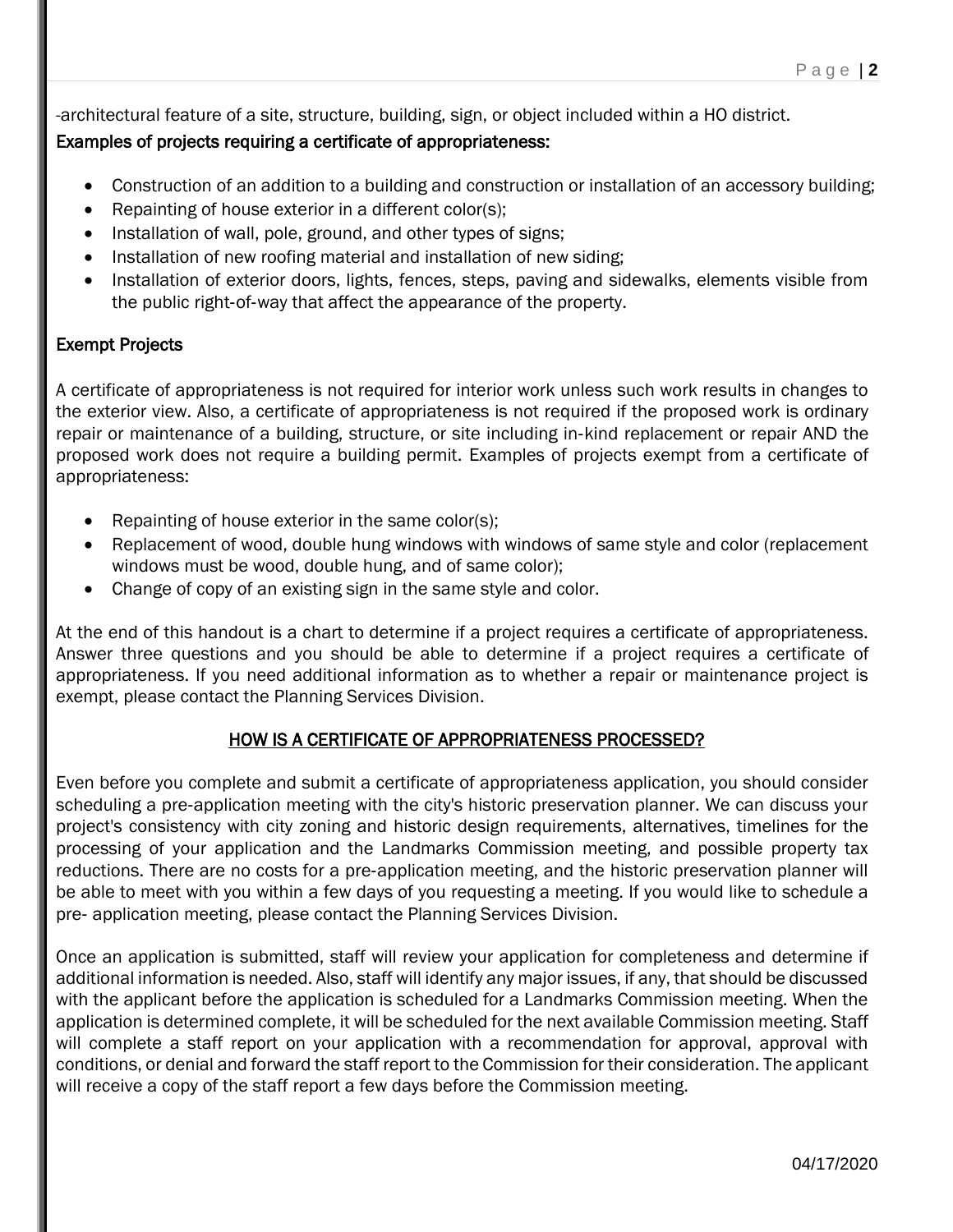Depending on when the application is submitted, it will take three to six weeks to process the application from the date it is submitted to the date of the Commission meeting. If a complete application is submitted at least 20 days before a Commission meeting, it will be scheduled for that next meeting.

# WHAT HAPPENS AT THE LANDMARKS COMMISSION MEETING?

At the Commission meeting, the Landmarks Commission will hold a public hearing to consider the application. The Commission will consider the staff report, information and materials submitted with the application, any information or comments the applicant provides at the public hearing, and comments from any other persons wishing to provide comments on the application. It is important that the applicant or a representative be present at the Commission meeting to respond to any questions the Commission may have. The applicant or representative will also have an opportunity to make a presentation and provide comments to the Commission.

After receiving all public comments, the Commission will deliberate on the application. If the Commission needs additional information, they may table the matter and continue their consideration of the application to another meeting. The Commission may take action on the application: they may approve the application as submitted, approve the application with modifications and conditions, or deny the application. If the Commission denies the application, the applicant may appeal the Commission's decision to the Planning & Zoning Commission within 15 days of the Landmark Commission's denial.



# WHAT HAPPENS AFTER A CERTIFICATE OF APPROPRIATENESS IS APPROVED?

Upon the Landmarks Commission approving the application, with or without modifications or conditions, the Planning Services Division will issue a Certificate of Appropriateness to the applicant. The Certificate of Appropriateness will include the project address, applicant name, description of the work approved, issuance date of the certificate, and any modifications or conditions that are applicable. All work must comply with the Certificate of Appropriateness, and any building permits applied for and issued for the work must be consistent with the Certificate of Appropriateness.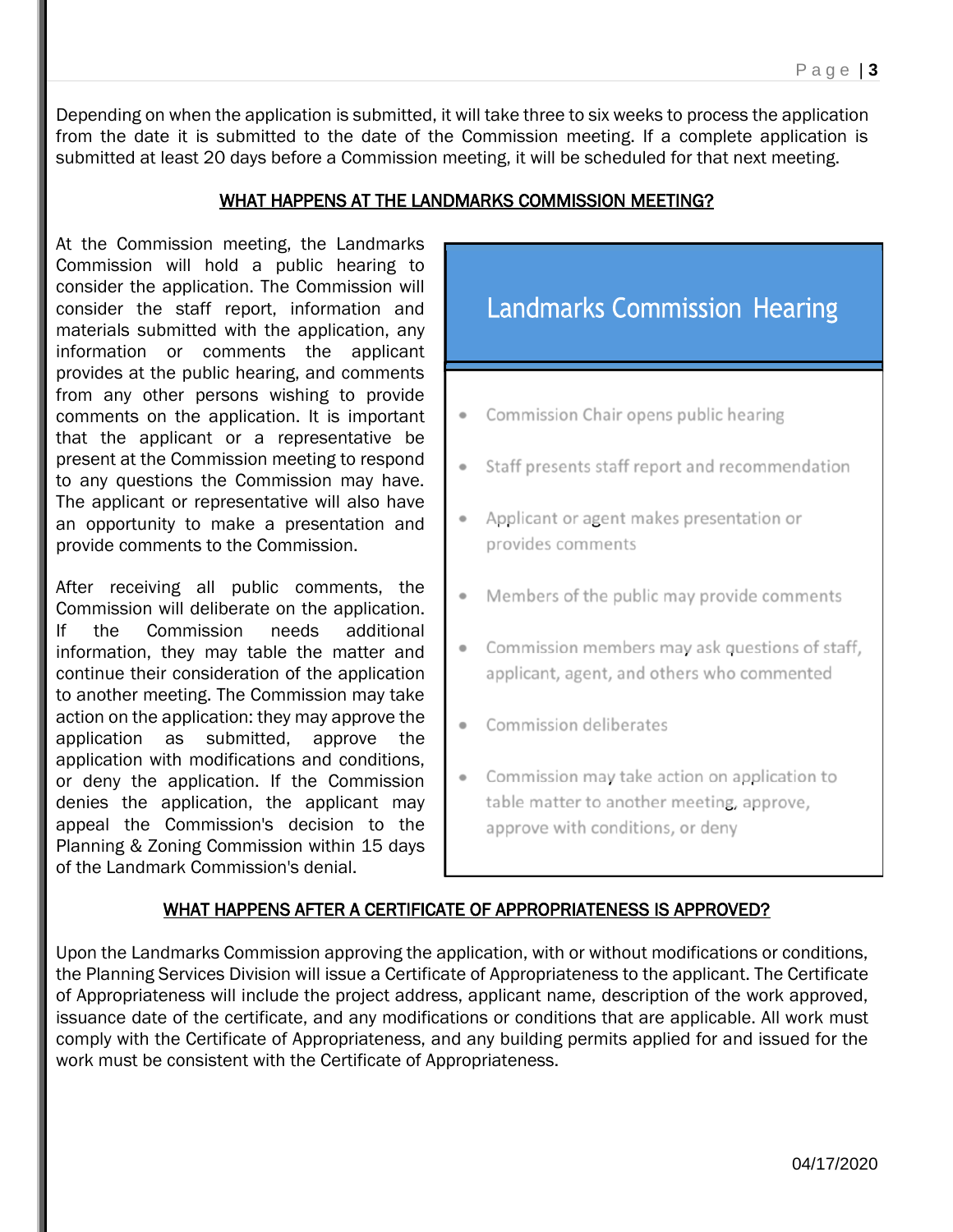If the applicant wishes to make any changes to the approved work, the changes and/or additions must be approved by the Director of Planning & Services before work begins. Changes may require the submittal of a new Certificate of Appropriateness application and review by the Landmarks Commission. Work not completed in accordance with the Certificate of Appropriateness may be subject to stop orders, correction orders, and/or citations.

Once work for the project is completed, the historic preservation planner will inspect the project to verify the work was done in accordance with the Certificate of Appropriateness. For projects with costs exceeding

\$750, the applicant may qualify for a reduction of their city property taxes to recover some or all of those costs. The historic preservation planner can provide the applicant more information on this cost‐saving city program.

# FEES, FORMS, PLANS & OTHER MATERIALS REQUIRED

A complete Certificate of Appropriateness application includes a completed Development Application, a completed Supplemental Application, the required application fee, and supporting information that provides city staff and the Commission with the information necessary to adequately review your proposal. Application information must be of sufficient detail and accuracy to convey the project. Insufficient detail could result in an incomplete application and result in delays in the processing of your application. A Certificate of Appropriateness application must, at a minimum, include the following items. Additional information may be required dependent upon the scope of your project, as determined by the historic preservation planner.

- $\bigcirc$  An application fee of \$50.00. (The City of Abilene does not accept debit or credit cards. Please make your check or money order payable to the City of Abilene.)
- $\bigcirc$  A signed, completed Development Application form. The owner of the parcel involved in the application must sign the application.
- ⃝ A signed, completed Supplemental Application form for Certificate of Appropriateness. The owner of the parcel involved in the application or the authorized agent must sign the supplemental application.
- $\bigcirc$ ⃝ A site plan, photographs, and/or other information that shows where the proposed work will occur on the property.
- ⃝ Building elevation(s), sketches, photographs, and/or other information that shows where the proposed work will occur on the building.
- ⃝ Building elevation(s), sketches, photographs, specification sheet, product brochure, and/or other information that shows details of the proposed improvements.
- $\bigcirc$  Product brochure and/or samples of the materials and the colors to be used.

# CONTACT INFORMATION

If you have any questions, need guidance or additional information, please contact the Planning Services Division at (325) 676‐6237 or [planning@abilenetx.com.](mailto:planning@abilenetx.com)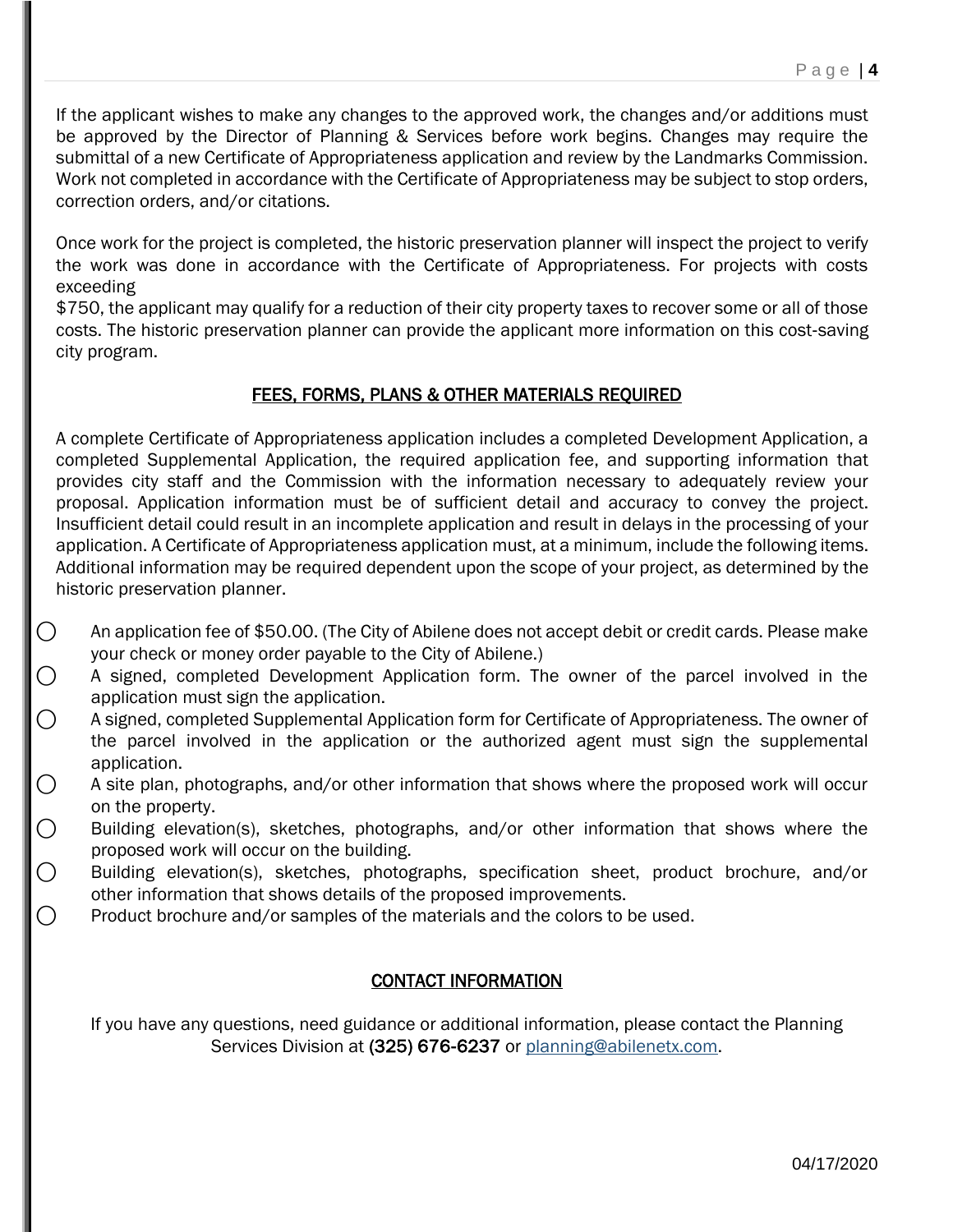

# Does my project require a Certificate of Appropriateness?

Abilene Planning & Development Services Department, 555 Walnut St, P.O. Box 60, Abilene, TX 79604 Phone: (325) 676‐6237

*A building permit may be required for the interior work.*





A Certificate of **Appropriateness is** not required for interior work

*Ordinary repair or maintenance is work to correct deterioration of, decay of, or damage to, the real property or structure or appurtenance, and to restore same, as nearly as practicable, to the condition prior to the occurrence of such deterioration, decay or damage. Examples of ordinary repair or maintenance include:*

• *Repainting and other masonry repairs provided the replacement materials match the existing material including* 

• *Replacement of small amounts of missing or deteriorated siding, trim, roof shingles, porch flooring, steps, etc. provided the* 

> A Certificate of Appropriateness is not required for ordinary repair or maintenance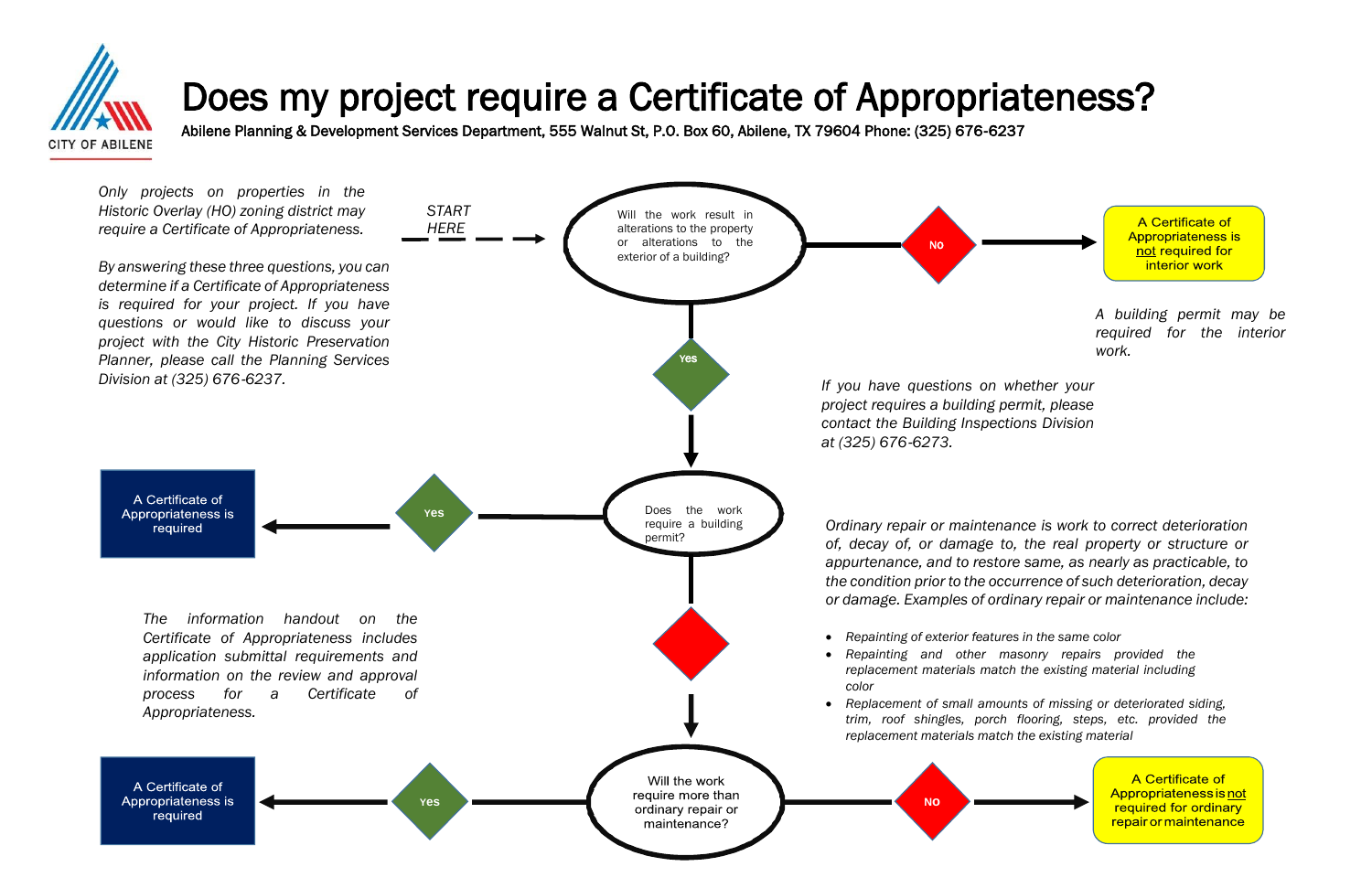

# Information Handout for Historic Project Tax Reduction

*Abilene Planning & Development Services Department, 555 Walnut St, P.O. Box 60, Abilene, TX 79604*

*This information handout explains the property tax reductions available to property owners in the Historic Overlay (HO) zoning district who make improvements to their property and how a property owner can apply for a Historic Project Tax Reduction. If you have any questions following your review of this information sheet,* 

*Please contact the Planning Services Division at (325) 676*‐*6237 for additional information and clarification.*

# THE TAX REDUCTION FOR HISTORIC PROJECTS

The City Council offers a reduction in the city property taxes when a project is done that improves a property in the Historic Overlay (HO) zoning district. The historic project tax reduction is a financial incentive for property owners who place their property in HO zoning and undertake projects in accordance with a certificate of appropriateness required by the HO zoning. For these projects that improve a historic property, the City compensates the property owner for part of the eligible costs by reducing the owner's city property taxes for a period of up to a maximum of 10 years.

How much can a property owner receive in reduced city property taxes for a project that improves a historic property? This will vary by the amount of city property taxes paid by the property owner and the eligible costs of the project. For larger projects with high costs, a property owner will not be able to recoup their entire costs through reduced city property taxes. But for smaller projects, a property owner may be able to recoup all of their eligible costs through reduced city property taxes over several years. Two examples of the historic project tax reduction and how much city property taxes may be reduced are provided at the end of this handout.

### PROJECT TAX REDUCTION REQUIREMENTS

In order to be eligible for a historic project tax reduction and before an application may be submitted to the Planning and Development Services Department, the following requirements must be met:

- The property on which the project is completed must be located in the Historic Overlay zoning district.
- The project must have received and be in compliance with a certificate of appropriateness approved by the Landmarks Commission. If a certificate of appropriateness is not required, the project must receive and be in compliance with a "project proposal" approved by the Landmarks Commission.
- The project and all work associated with the project must be completed.
- The eligible costs for the project must be at least \$750.
- All improvements and costs for which a tax reduction is requested must be itemized and receipts and invoices for all improvements and costs must be provided.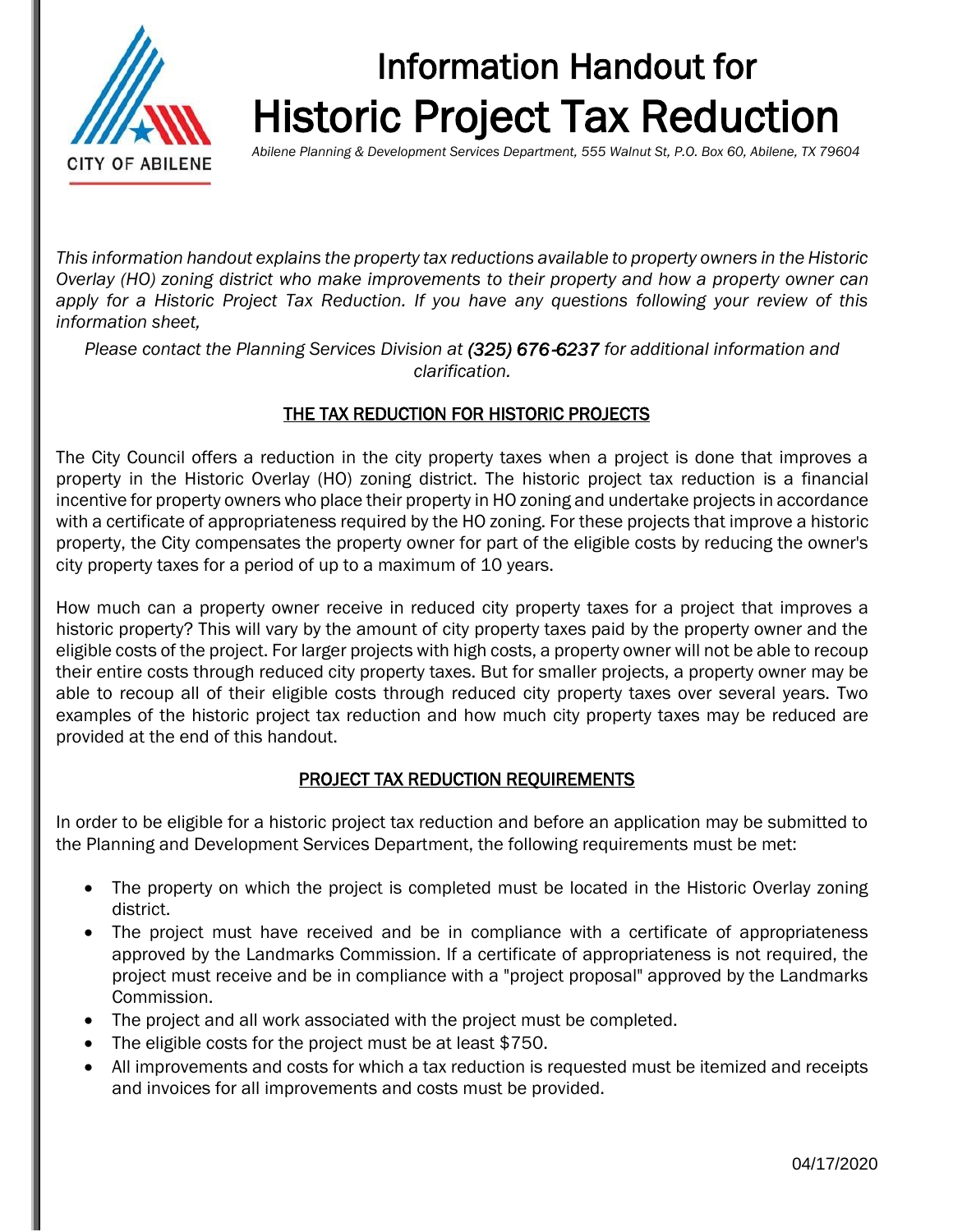### ELIGIBLE IMPROVEMENTS AND COSTS

All expenses or work must be directly related to the project. Appropriate costs for tax reduction projects on all structures will include material and labor for repairing, replacing, or adding, if like the original, or as close to the original as possible, any of the following:

- Structural walls, structural sub floors, and structural ceilings
- Exterior doors and windows
- Exterior paint
- Mechanical equipment
- Any exterior brick veneers or treatments
- All plumbing, but not fixtures (Documented replacement of historic fixtures with like fixtures may eligible)
- All electrical wiring, but not fixtures (Documented replacement of historic fixtures with like fixtures may eligible)
- The roof including structural, gutter and drainage systems
- Façade items
- Elevators in commercial buildings
- Architectural, engineering, construction fees
- Minor or interior demolition (major or complete demolition is not included)
- Clean up
- Foundations; termite damage and treatment
- Security and/or fire protection systems

Ineligible Expenses: The following improvements and costs are not considered eligible for project tax reductions:

- Overhead Payroll
- Taxes Postage
- Supervisor payroll **•** Equipment repairs
	-
- 
- Tools Portable restrooms
- Lodging and meals
- Interior cabinets (plus trim, stain, paint on these cabinets)
- Any items not directly related to the structural integrity or viability of the building or structure
- Fixtures

# REVIEW OF APPLICATION

Once you complete a project for which a certificate of appropriateness or project proposal was approved by the Landmarks Commission, you can submit an application for a historic project tax reduction. The application will be processed as follows:

- Staff will review your application for completeness and determine if additional information is needed.
- Staff will schedule with the applicant a time to inspect the project.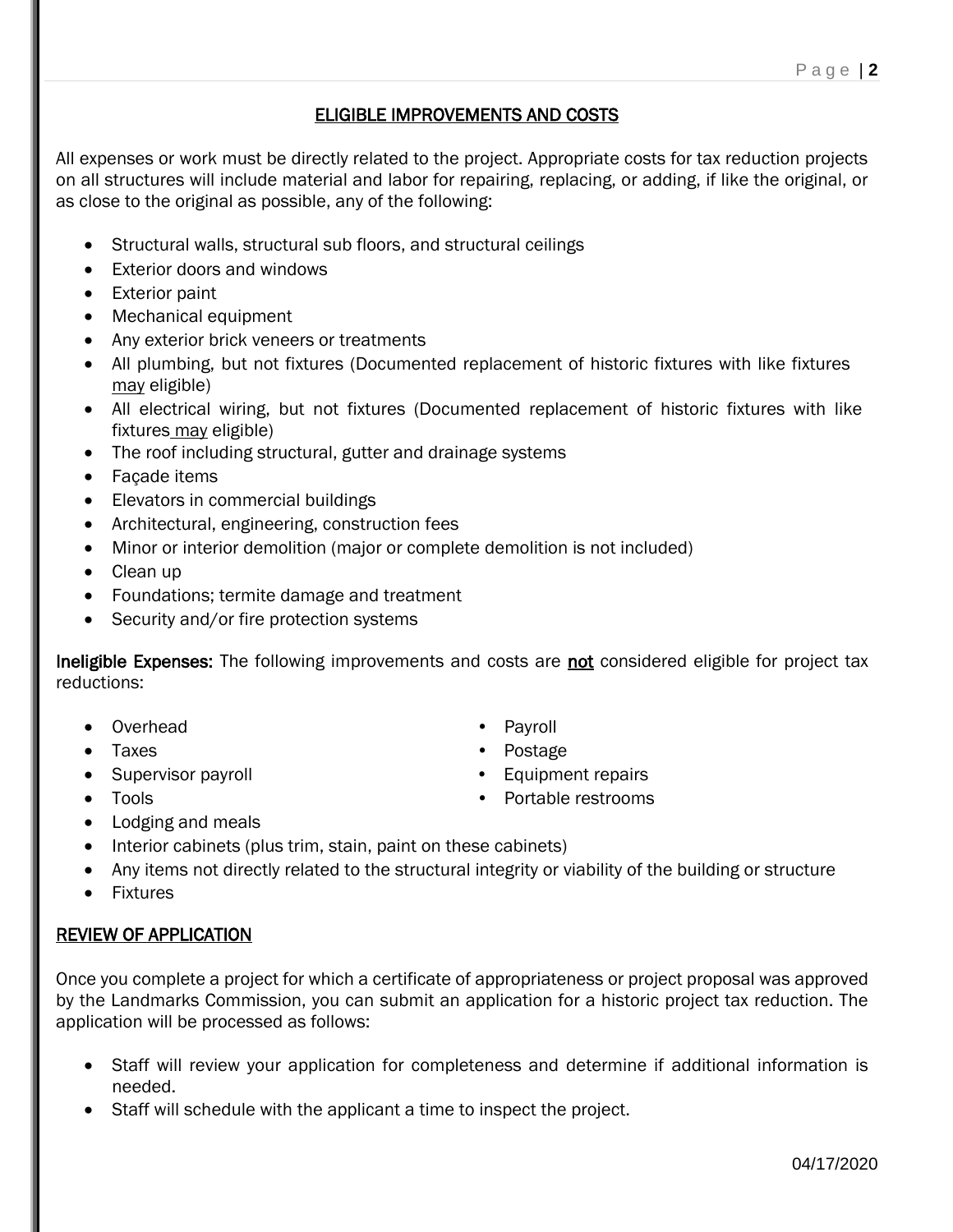- Staff will identify any major issues, if any, that should be discussed with the applicant before the application is scheduled for a Landmarks Commission meeting. (For example, if the application includes improvements and costs not eligible for the tax reduction.)
- When the application is complete, it will be scheduled for a public hearing at the next available Landmarks Commission meeting.
- Staff will complete a staff report on your application with a recommendation and forward the staff report to the Commission for their consideration. The applicant will receive a copy of the staff report four days before the Commission meeting.
- The Commission will review the application at the public hearing and take action to approve, approve with conditions, or deny your application.
- If the application is approved, staff will notify the Taylor Central Appraisal District of the approved tax reduction, and the applicant's city property taxes will be reduced starting the next tax year.

Depending when the application is submitted, it will take three to six weeks to process the application from the date it is submitted to the date of the Commission meeting. If a complete application is submitted at least 20 days before a Commission meeting, it will be scheduled for that meeting.

# FEES, FORMS, PLANS &OTHER MATERIALS REQUIRED

A complete Historic Project Tax Reduction application includes a completed Development Application form, a completed Supplemental Application form for Historic Project Tax Reductions with list of improvements and costs, receipts and/or invoices, and other supporting information which provide City staff and the Commission with information necessary to adequately review your proposal. Application information must be in sufficient detail and accuracy to convey the project's eligible costs. Insufficient detail could result in an incomplete application and result in delays in the processing of your application. Before a Historic Project Tax Reduction application may be submitted, the following items must be completed:

- ⃝ The Landmarks Commission must have approved a certificate of appropriateness or a project proposal for the project.
- $\bigcap$  All work associated with the project must have been done in compliance with the approved certificate of appropriateness or project proposal.
- $\bigcirc$  All work associated with the project must be completed.<br> $\bigcirc$  The eligible project costs must be \$750 or more.
	- The eligible project costs must be \$750 or more.

Historic Project Tax Reduction applications must, at a minimum, include the following items. Additional information or documentation may be required dependent upon the scope of your project, as determined by the Historic Preservation Officer. There is not an application fee for a historic project tax reduction.

- ⃝ A signed, completed Development Application form. The owner of the parcel involved in the application must sign the application.
- $\bigcirc$  A signed, completed Supplemental Application form for Historic Project Tax Reduction. The owner of the parcel involved in the application or the authorized agent must sign the application.
- $\bigcirc$  An itemized list of all improvements and costs for which a tax reduction is requested. For smaller projects, this list may be included on the application form.
- $\bigcirc$  Receipts, invoices, or similar documentation of all costs indicated on the list of improvements and costs for which a tax reduction is requested.
- ⃝ A signed, completed Project Inspection form. The owner of the parcel involved in the application or the authorized agent must sign the application.